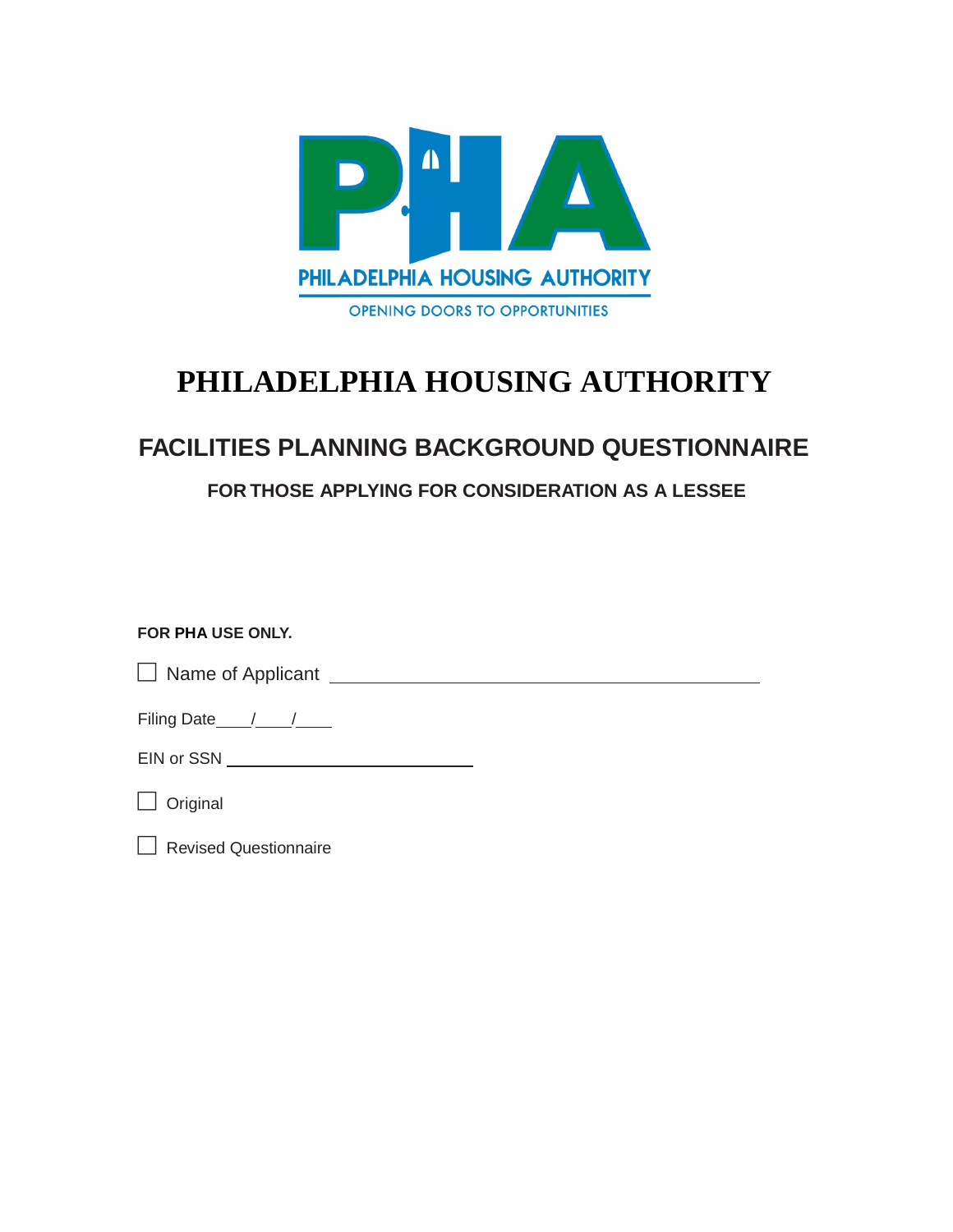## **BUSINESS ENTITY QUESTIONNAIRE**

To ensure that PHA selects only responsible tenants, PHA designed this Business Entity Questionnaire to collect information from lease applicants (each, an "Applicant") who wish to lease space from PHA In this way, PHA may better serve the people of the City of Philadelphia.

### **GENERAL INSTRUCTIONS**

In this Questionnaire, unless otherwise stated, "you," "your," or "the Applicant"," refers to the person(s) or entities seeking to be the lessee. The terms "PHA," "we," or "us" refer to the Philadelphia Housing Authority.

Only an individual who is knowledgeable in the past and present operations and policies of Applicant should complete this Questionnaire.

PHA will accept your Questionnaire only if you have answered EVERY question completely and signed this form as required. We will not consider a "not applicable" notation to be a response. When a question relates to a span of years (e.g., "within the last five years..."), any part of which predates your organization, please respond to the question as to the years the organization has been active. PHA will notify you if you have not answered one or more questions satisfactorily. If this happens, you will have seven calendar days from the date you receive notification to answer the relevant question(s) completely. If you fail to provide a complete Questionnaire, PHA may not enter into a lease agreement with you.

Where your response to a question exceeds the space provided in this form, you must make a copy of the applicable section of the form and continue your response on the "copy" page. Make certain to attach all copy pages to the Questionnaire prior to submitting the Questionnaire to PHA. For all such attachments, use letter-size paper, and mark each page with the firm's name and Employee Identification Number ("EIN") or Social Security Number ("SSN"), the same number you provide in response to Question 1c. Indicate on each attachment page the number of the question and the specific matter, as stated in the Questionnaire, for which you are providing information.

Once you have completed this Questionnaire, all current Principals of Applicant are responsible for reviewing this Questionnaire, correcting errors or omissions, if any, and each must file with PHA a completed certification in the form provided at the end of this Questionnaire. If any Principal of Applicant or any affiliate firm fails to file a certification, we will consider your submission incomplete.

By signature below, you confirm that you have the authority to bind the Applicant to the representations made herein, and that you have read and understood the above instructions.

(Signature) (Date)

(Print)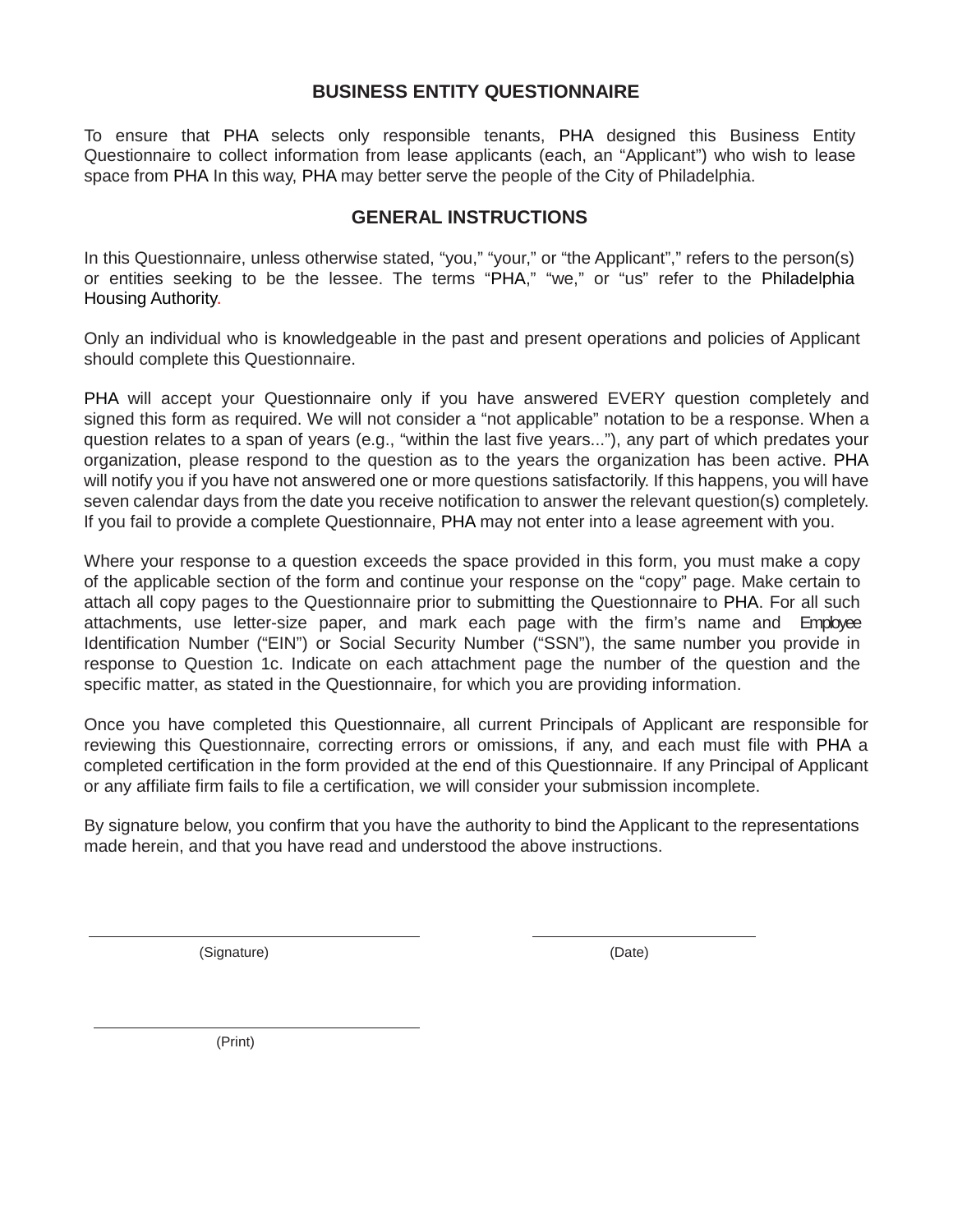## **TYPE OF FILING**

| You are filing a (check one) $\Box$ an original completed questionnaire                                                                                                                                                              |
|--------------------------------------------------------------------------------------------------------------------------------------------------------------------------------------------------------------------------------------|
| $\Box$ a revised questionnaire; the original was submitted on $\Box$                                                                                                                                                                 |
| <b>GENERAL INFORMATION ABOUT THE APPLICANT</b>                                                                                                                                                                                       |
|                                                                                                                                                                                                                                      |
| 1b. Does the Applicant currently do business by any other name(s)?<br>$\Box$ YES<br><b>NO</b>                                                                                                                                        |
| If Yes, list them here: <u>example and the set of the set of the set of the set of the set of the set of the set of the set of the set of the set of the set of the set of the set of the set of the set of the set of the set o</u> |
|                                                                                                                                                                                                                                      |
| This number is the $\Box$ Employee Identification Number, or $\Box$ Social Security Number                                                                                                                                           |
| 1d. Applicant's Philadelphia area (local) address:                                                                                                                                                                                   |
|                                                                                                                                                                                                                                      |
|                                                                                                                                                                                                                                      |
|                                                                                                                                                                                                                                      |
| 1e. Applicant's primary/principal address (if different):                                                                                                                                                                            |
|                                                                                                                                                                                                                                      |
|                                                                                                                                                                                                                                      |
|                                                                                                                                                                                                                                      |
|                                                                                                                                                                                                                                      |
| Contact Person: Title: Title: Title: Title: Title: Title: Title: Title: Title: Title: Title: Title: Title: Title: Title: Title: Title: Title: Title: Title: Title: Title: Title: Title: Title: Title: Title: Title: Title: Tit       |
| ∫None<br>1g. Dun and Bradstreet Number:<br>19. Dun and Bradstreet Number:                                                                                                                                                            |
| ⊿None<br>Other credit service name and number:<br><u> 1989 - Jan Barbara III, martxa</u>                                                                                                                                             |
| 2. Based upon the information you provided in Question 1, in the past five years:                                                                                                                                                    |
| <b>YES</b><br><b>NO</b><br>2a. Has the Applicant's Philadelphia area address changed?                                                                                                                                                |
| 2b. Has the Applicant operated under any other name(s) or trade name(s), or abbreviation(s),<br><b>YES</b><br><b>NO</b><br>not given above?                                                                                          |
| 2c. Has the Applicant used another TIN (EIN or SSN)?<br><b>YES</b><br><b>NO</b>                                                                                                                                                      |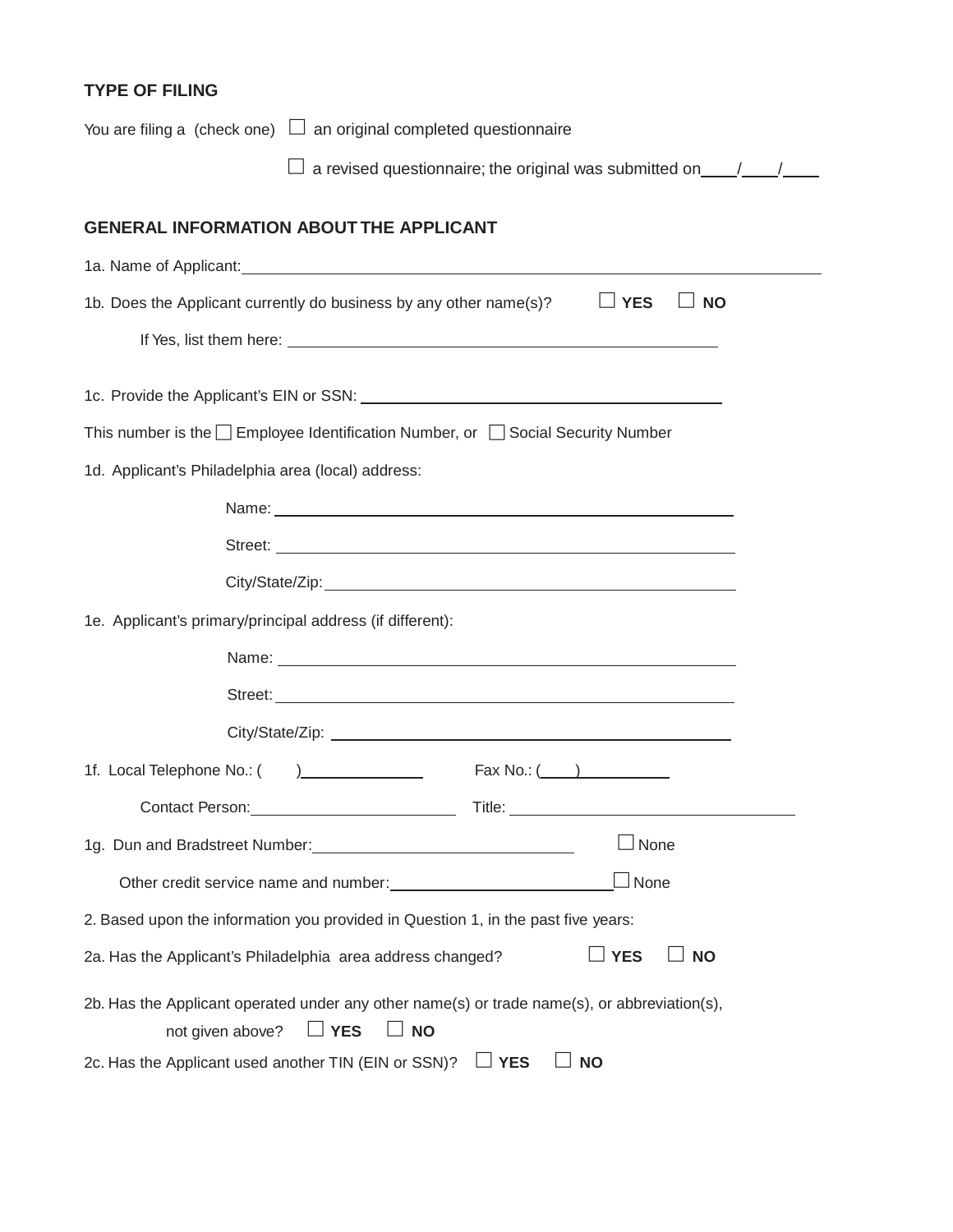2d. If Applicant was acquired, by purchase or otherwise, from someone else, or if Applicant is the successor to a "predecessor firm" acquired from someone else, provide seller's or predecessor<br>firm's information below.  $\Box$  Yes  $\Box$  No firm's information below.

If Yes to Questions 2a, b, c, or d, give details below.

| <b>NAME</b> | <b>ADDRESS &amp; TELEPHONE #</b> | <b>EIN or SSN</b> | <b>FROM/TO</b><br>(MO/YR) |
|-------------|----------------------------------|-------------------|---------------------------|
|             |                                  |                   |                           |
|             |                                  |                   |                           |
|             |                                  |                   |                           |
|             |                                  |                   |                           |
|             |                                  |                   |                           |
|             |                                  |                   |                           |

#### **BUSINESS ORGANIZATION AND HISTORY**

3a. Date the Applicant was formed  $/$  /

3b. Type of organization (check one and answer all related questions)

| Sole Proprietorship                                                                     |            |           |
|-----------------------------------------------------------------------------------------|------------|-----------|
| Partnership                                                                             |            |           |
| <b>Limited Liability Partnership</b>                                                    |            |           |
| <b>Limited Liability Company</b>                                                        |            |           |
| Corporation                                                                             |            |           |
| Other                                                                                   |            |           |
| 3c. Formed/Incorporated in the State of:                                                |            |           |
| If Corporation, Number of shares authorized to the corporation:                         |            |           |
| If Corporation, Number of shares issued to individuals or entities:                     |            |           |
| 3d. Was the Applicant entity purchased as an existing business by its present owner(s)? | <b>YES</b> | <b>NO</b> |
| If Yes, provide the date of purchase / /<br>and name of the previous owner:             |            |           |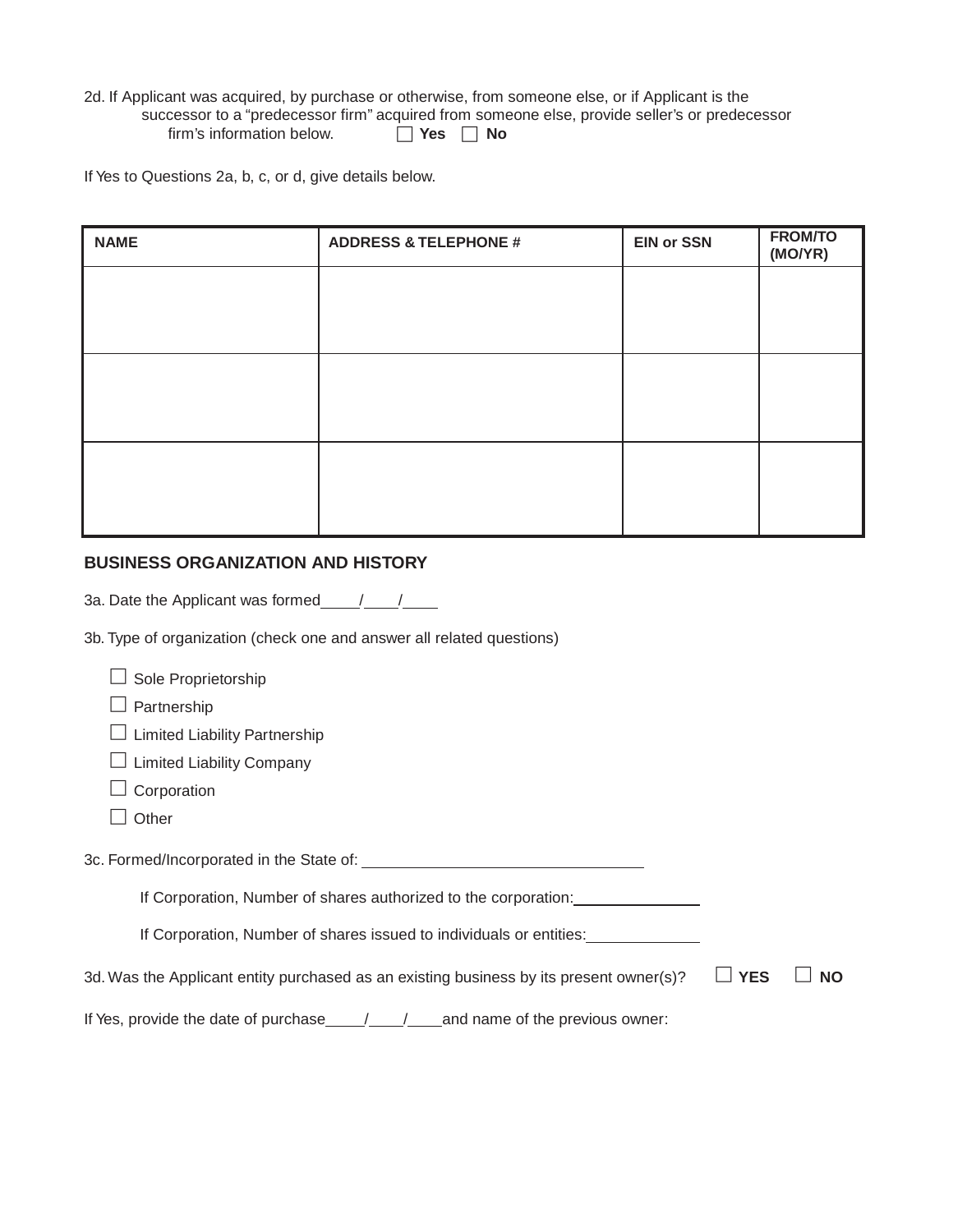If Yes to Questions 3d provide the information below.

| NAME AND ADDRESS OF BUSINESS AND/OR<br><b>NAME OF PROPERTY OWNER/LESSOR</b> | <b>EIN or SSN OF</b><br><b>OWNER OR</b><br><b>I ESSOR</b> | <b>TYPE OF SHARING, OR</b><br><b>INDICATE IF OWNER</b><br>OR LESSOR |
|-----------------------------------------------------------------------------|-----------------------------------------------------------|---------------------------------------------------------------------|
|                                                                             |                                                           |                                                                     |
|                                                                             |                                                           |                                                                     |
|                                                                             |                                                           |                                                                     |
|                                                                             |                                                           |                                                                     |

#### **AFFILIATE FIRMS**

*[Affiliate Firms are all firms that you list in response to Question 4.]*

4. At present, or during the past five years:

4a. Has the Applicant been a subsidiary of any other firm? [A "subsidiary"

|  |  |  | is a business or company whose majority of voting stock is owned by another business or company.] |  |
|--|--|--|---------------------------------------------------------------------------------------------------|--|
|  |  |  |                                                                                                   |  |
|  |  |  |                                                                                                   |  |

| 4b. Has the Applicant consisted of a partnership or joint venture in which one or more partners are other firms? |  |  |  |  |
|------------------------------------------------------------------------------------------------------------------|--|--|--|--|
|                                                                                                                  |  |  |  |  |

**YES NO**

4c. Has any other firm owned ten percent or more of the Applicant? **YES NO**

| ı |  | ł |
|---|--|---|
|---|--|---|

4d. Has any shareholder or partner of the Applicant owned ten percent or more of another firm?

 $\Box$  YES  $\Box$  NO

4e. Does another business direct or have the right to direct daily operations of the Applicant?

|  | ∼<br>п |
|--|--------|
|--|--------|

If Yes to Question 4a, b, c, d, e or g, list the other firms below and provide all information.

|                                                           | <b>FIRM #1</b> | <b>FIRM #2</b> |
|-----------------------------------------------------------|----------------|----------------|
| <b>EIN or SSN</b>                                         |                |                |
| <b>FIRM'S NAME &amp; ADDRESS</b>                          |                |                |
| <b>RELATION TO APPLICANT</b><br>(partner, co-owner, etc.) |                |                |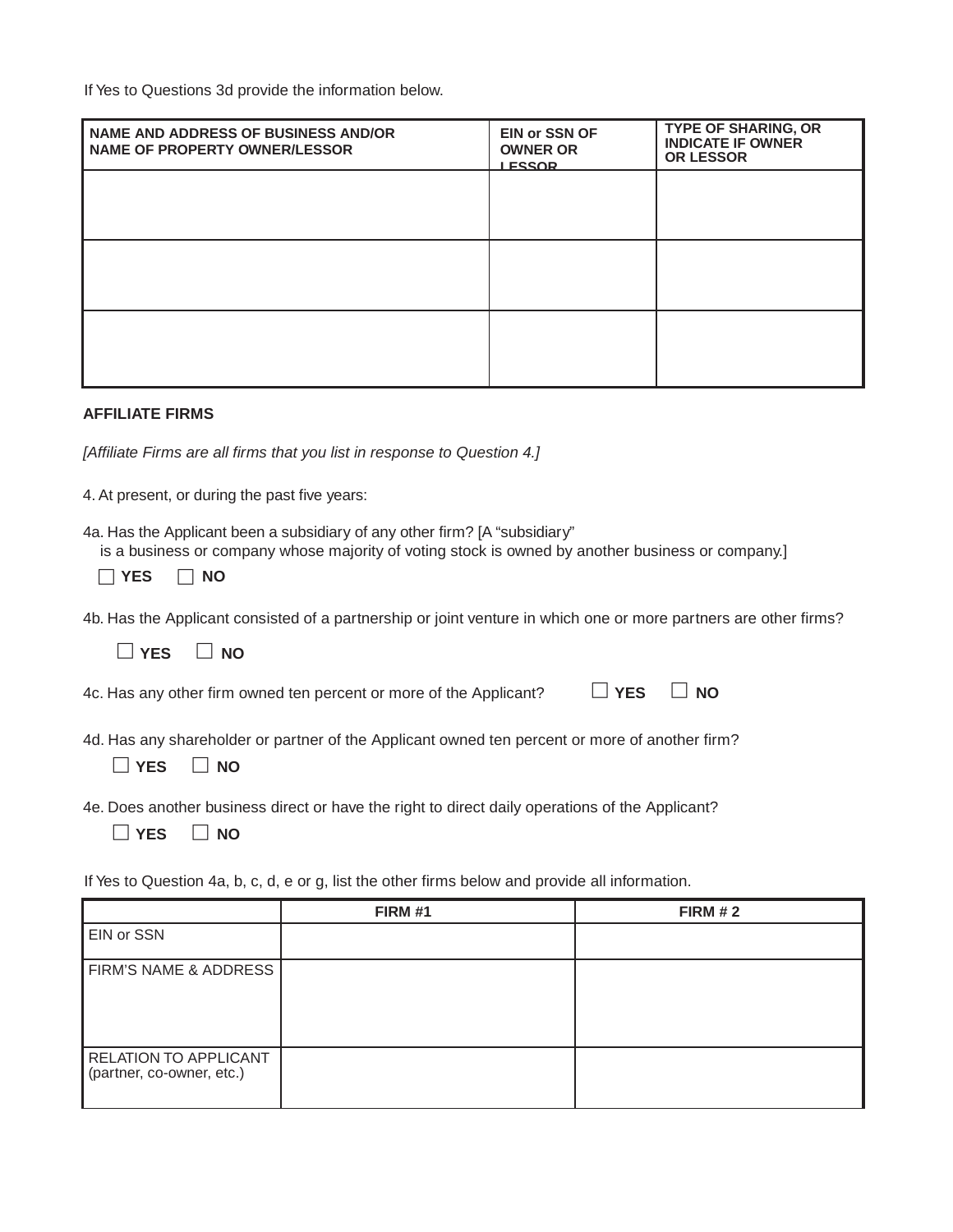| ▌% OF APPLICANT OWNED            |  |
|----------------------------------|--|
| <b>FROM/TO (DATES)</b>           |  |
| NAME/TITLE OF<br>REPRESENTATIVE* |  |

**\* IMPORTANT: A representative of each firm listed above whose affiliation continues to the present must file with PHA the attached certification and have it notarized. A representative is a person authorized to bind the firm to contractual agreements.**

#### **PRINCIPALS OF APPLICANT:**

Includes all persons and entities with (i) an ownership interest in or ability to control Applicant; and/or (ii) an ability to make day-to-day decisions relating to the proposed lease. If the Applicant is a Corporation, LLC, or Limited Liability Partnership, then "Principal of Applicant" includes, as applicable, proprietors, owners, partners, directors, officers; shareholders of ten percent or more of the Applicant's issued stock, including owners of other securities (e.g., stock options, secured or unsecured bonds, warrants and rights, etc.) that can be converted to stock that, if exercised, would constitute ten percent of the Applicant's issued stock; each manager or individual who participates in overall policy-making or financial decisions for the Applicant; and each person in a position to control and direct the firm's overall operations. Applicant firms that are publicly held corporations should list as Principals of Applicant the president, treasurer, shareholders of ten percent or more of the firm's issued stock, and only those officers and managers who will have direct responsibility concerning the proposed lease. Partnerships should list only the partners who will have direct responsibility. Principals of Applicant include, without limitation, any individuals who have the right to acquire ownership of an amount of the Applicant's stock, pursuant to any stock option, arrangement, warrant, right, or otherwise, which if combined with such individual's current holdings, would constitute ten percent or more of the outstanding stock].

5. Provide below the required information on all current Principals of Applicant and those who have served as Principals of Applicant in the past five years. Copy/duplicate the table below if more space is required. Complete all areas.

|          | NAME, TITLE & HOME ADDRESS   % OF OWNERSHIP<br>(BUSINESS NAME IF<br><b>APPLICABLE &amp; ADDRESS)</b> | # OF SHARES<br><b>OWNED AND</b><br><b>HOW ACQUIRED*</b> | <b>FROM/TO</b><br>(Dates) |
|----------|------------------------------------------------------------------------------------------------------|---------------------------------------------------------|---------------------------|
| Person 1 |                                                                                                      |                                                         |                           |
| Person 2 |                                                                                                      |                                                         |                           |
| Person 3 |                                                                                                      |                                                         |                           |
| Person 4 |                                                                                                      |                                                         |                           |
| Person 5 |                                                                                                      |                                                         |                           |
| Person 6 |                                                                                                      |                                                         |                           |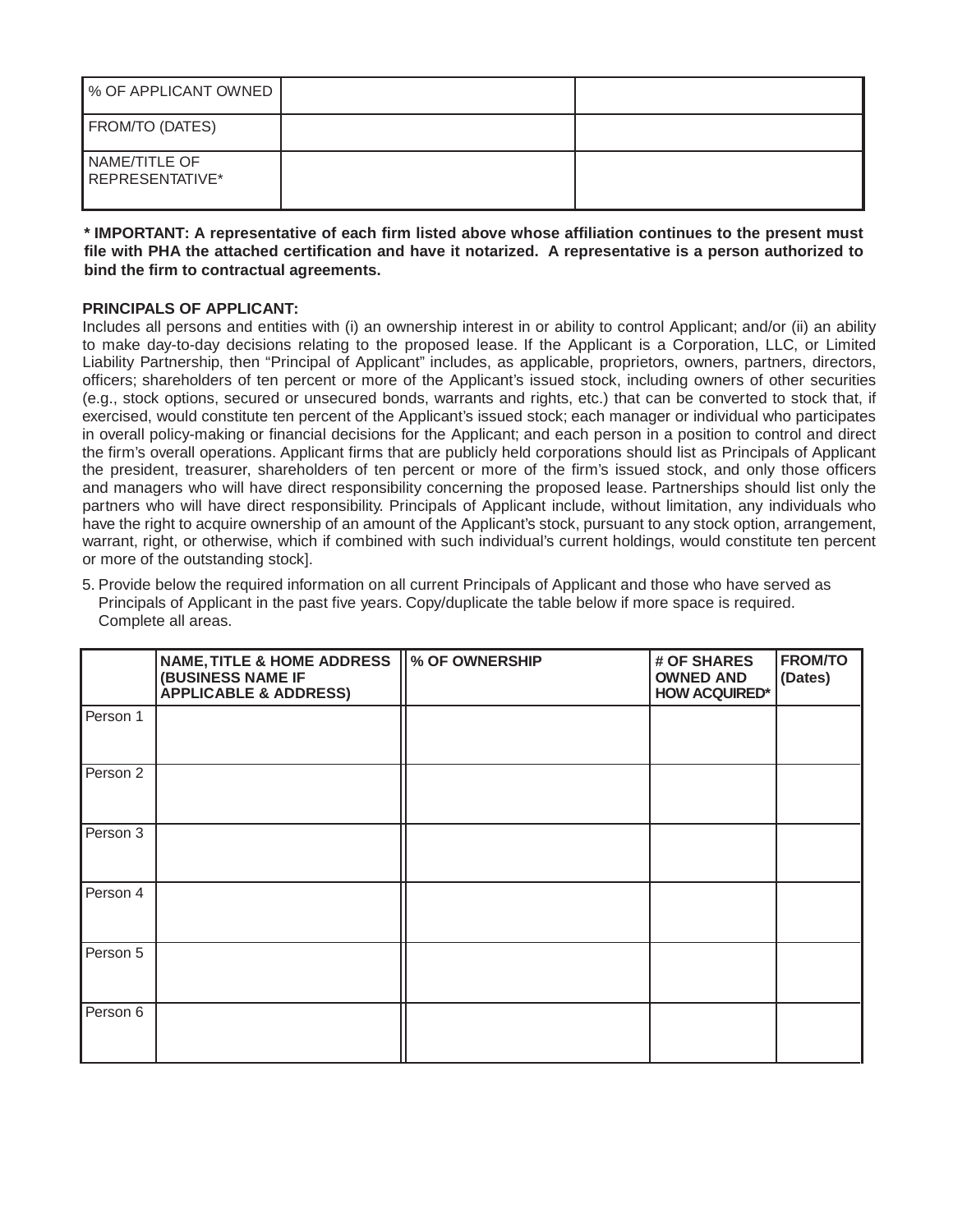| Person 7 |  |  |
|----------|--|--|
| Person 8 |  |  |

#### **IMPORTANT: Each current Principals of Applicant must file with PHA a NOTARIZED certification on the form attached at the end of the Questionnaire.**

\* Include information regarding the right to acquire ownership of shares.

6. At present or during the past five years have any of the Principals of Applicant served as a Principals of Applicant or owned ten percent or more of any other firm, including firms that are inactive or have been dissolved? **YES NO**

If Yes, list below.

| <b>FIRM'S NAME &amp; ADDRESS</b> | <b>EIN or SSN</b> | <b>PRINCIPALS OF</b><br><b>APPLICANT - NAME</b> | <b>POSITION</b><br><b>HELD</b> | $\frac{9}{6}$<br><b>OWNED</b> |
|----------------------------------|-------------------|-------------------------------------------------|--------------------------------|-------------------------------|
|                                  |                   |                                                 |                                |                               |
|                                  |                   |                                                 |                                |                               |
|                                  |                   |                                                 |                                |                               |
|                                  |                   |                                                 |                                |                               |

#### **FINANCIAL INFORMATION**

- 7. At present, or in the past five years:
- 7a. Has Applicant or any Principal of Applicant been indebted to an individual or entity, other than a commercial lending institution, in the cumulative amount of \$50,000 or more, for the benefit of the Applicant?

 $\Box$  **YES**  $\Box$  **NO** 

7b. Has Applicant pledged any of its assets, stock or profit to guarantee any debt or obligations?

 $\Box$  **YES**  $\Box$  **NO** 

7c. Applicant must fill out and Submit Commercial Lease Applicant Consent for Credit Check.

#### **COMPLIANCE INFORMATION**

- 8. Currently or at any time in the past five years has the Applicant or any Principal of Applicant been the subject of any of the following actions by any government agency ["government agencies" include City, State & Federal public agencies, quasi-public agencies, authorities & corporations, public development corporations and local development corporations]:
- 9a. suspended, debarred, disqualified, found non-responsible, had a prequalification revoked, or otherwise been declared ineligible to do business with a government agency for any reason?

 $\Box$  **YES**  $\Box$  **NO** 

<sup>9</sup>b. barred as a result of refusal of Principals of Applicant to testify before a grand jury or administrative board?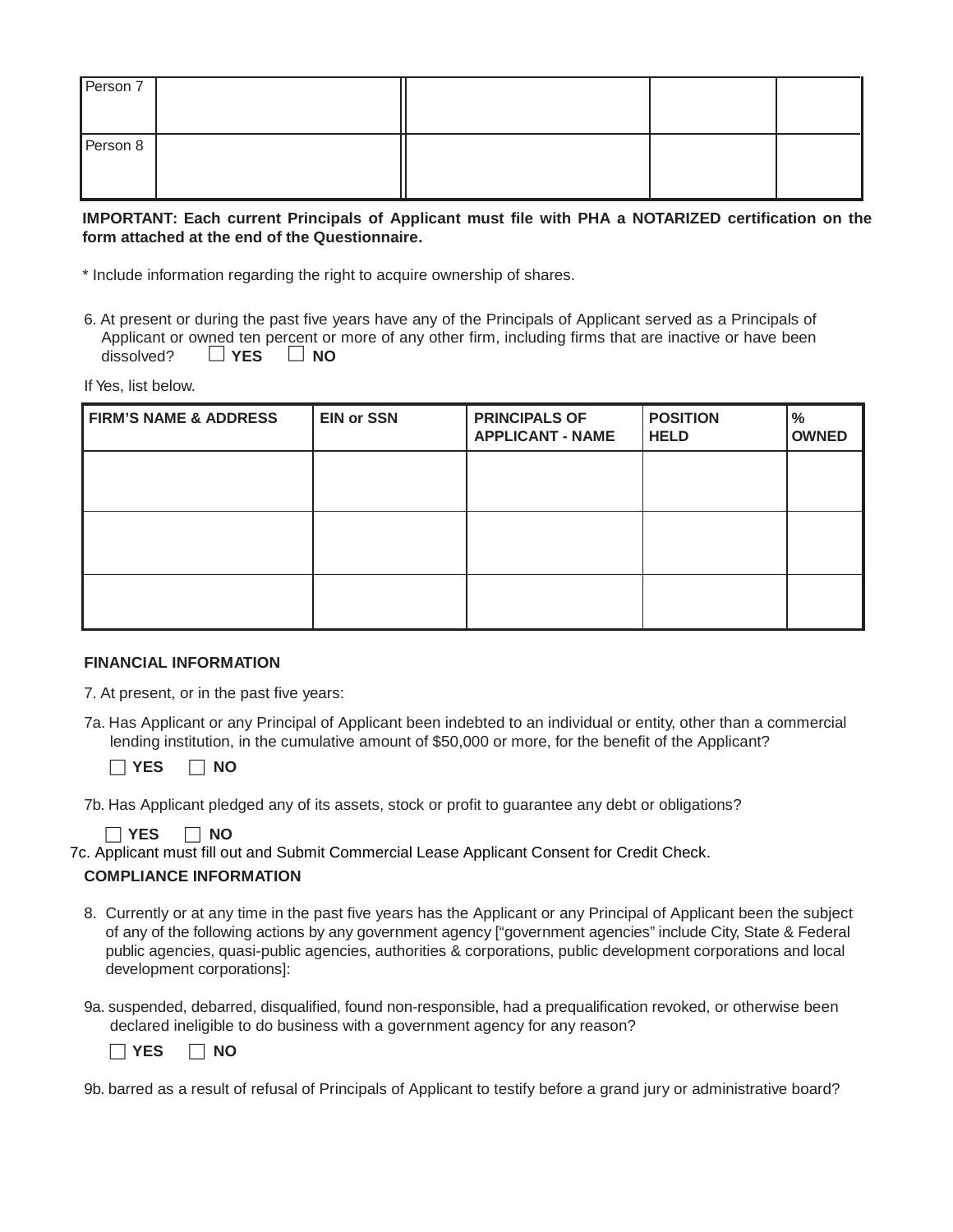

9c. barred as a result of failure to meet statutory affirmative action or MBE/WBE requirements?  $\Box$  YES  $\Box$  NO

9d. defaulted on any contract?  $\Box$  **YES**  $\Box$  **NO** 

f Yes, to any portion of Question 10, provide details below.

| <b>AGENCY</b> | <b>CONTRACT#</b> | <b>DATE OF</b><br><b>ACTION</b> | <b>DESCRIBE ACTION</b> | <b>AGENCY CONTACT PERSON'S</b><br><b>NAME &amp;TELEPHONE #</b> |
|---------------|------------------|---------------------------------|------------------------|----------------------------------------------------------------|
|               |                  |                                 |                        |                                                                |
|               |                  |                                 |                        |                                                                |
|               |                  |                                 |                        |                                                                |
|               |                  |                                 |                        |                                                                |
|               |                  |                                 |                        |                                                                |

#### **LITIGATION ACTIVITY**

10. At the present time, is the Applicant or any of its affiliate firms engaged in any litigation with or against PHA, the City of Philadelphia, or another government agency? **□ YES NO** 

If Yes to Questions 11, provide the information below. Indicate in the "P/D" column whether the Applicant, Principals of Applicant or affiliate firms were plaintiffs ("P") or defendants ("D").

| <b>CAPTION OR ACTION</b> | P/D | <b>COURT</b> | <b>INDEX/DOCKET#</b> | <b>DATE</b> | <b>STATUS</b> |
|--------------------------|-----|--------------|----------------------|-------------|---------------|
|                          |     |              |                      |             |               |
|                          |     |              |                      |             |               |
|                          |     |              |                      |             |               |
|                          |     |              |                      |             |               |

9. In the past five years, or at the present, has or does the Applicant or any of its current or past Principals of Applicant:

|  | 10a. been convicted, after trial or by plea, of any felony under State or Federal law? $\Box$ YES $\Box$ NO |  |
|--|-------------------------------------------------------------------------------------------------------------|--|
|--|-------------------------------------------------------------------------------------------------------------|--|

10b. been convicted, after trial or by plea, of any misdemeanor involving business-related crimes?

 $\Box$  YES  $\Box$  NO

10c. have pending against them any felony or misdemeanor charges or any other crime, including such charges that were filed either before, during or after their employment with the Applicant or affiliate firm?

|--|--|

- 10d. been found to have violated Federal, State or local environmental protection laws?  $\Box$  **YES**  $\Box$  **NO**
- 10e. been found in violation of, or have charges currently pending related to, any administrative, statutory or regulatory provisions? **YES NO**
- 10f. had any sanction imposed as a result of judicial or administrative proceedings with respect to any professional license held? **YES NO**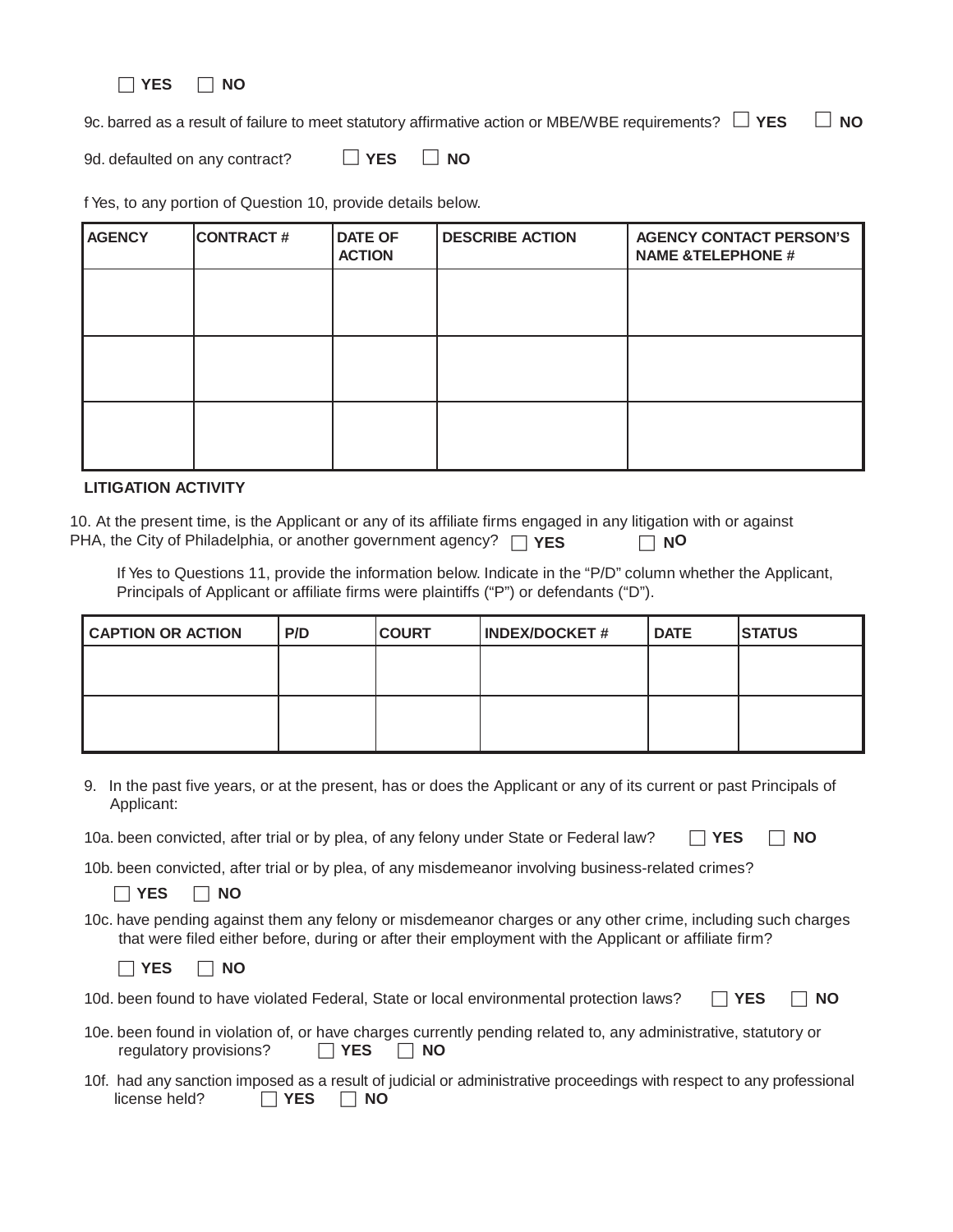10g. entered a plea of nolo contendre to a charge of embezzlement, theft, forgery, bribery, falsification or destruction of records, receiving stolen property or a violation of the antitrust law? **YES NO**

If Yes to any part of Question 13, supply details below.

| <b>AGENCY OR</b><br><b>COURT</b> | <b>FIRM OR PERSON</b><br><b>NAMED</b> | NATURE OF THE CHARGES   DATE<br><b>OR INVESTIGATION</b> | <b>STATUS OR</b><br><b>OUTCOME</b> |
|----------------------------------|---------------------------------------|---------------------------------------------------------|------------------------------------|
|                                  |                                       |                                                         |                                    |
|                                  |                                       |                                                         |                                    |
|                                  |                                       |                                                         |                                    |

11. In the past ten years, or at the present, has the Applicant, or any of its current or past Principals of Applicant engaged in any of the following practices:

11a. filed with a government agency or submitted to a government

| employee a written instrument known to contain false statements or information? | $\Box$ YES $\Box$ NO |  |
|---------------------------------------------------------------------------------|----------------------|--|
|---------------------------------------------------------------------------------|----------------------|--|

|--|--|

| 11b. falsified business records? | $\Box$ YES | $\Box$ NO |
|----------------------------------|------------|-----------|
|----------------------------------|------------|-----------|

11c. excluding an official agency filing fee, given, or offered to give, money or any other benefit to a public servant?

 $\Box$  **YES**  $\Box$  **NO** 

11d. given, or offered to give money, or other benefit to an official or employee of a private business with intent to induce that official or employee to engage in unethical or illegal business practices? **YES NO**

If Yes to any part of Question 14, explain below.

| <b>DESCRIBE ACTION</b> | NAMES OF THOSE<br><b>INVOLVED</b> | <b>DATES</b> | <b>RESULTS</b> |
|------------------------|-----------------------------------|--------------|----------------|
|                        |                                   |              |                |
|                        |                                   |              |                |

12. For the past ten years, has the Applicant, failed to file any required tax returns or failed to pay any applicable Federal, State or Philadelphia taxes, or other assessed Philadelphia charges, including but not limited to water and sewer charges? **ICC YES NO** 

If Yes to Question 15, provide details.

| <b>TAX YEAR</b> | <b>FAILURE</b> | <b>EXPLANATION</b> |
|-----------------|----------------|--------------------|
|                 | <b>TO FILE</b> |                    |
|                 | TO PAY         |                    |
|                 | <b>TO FILE</b> |                    |
|                 | TO PAY         |                    |